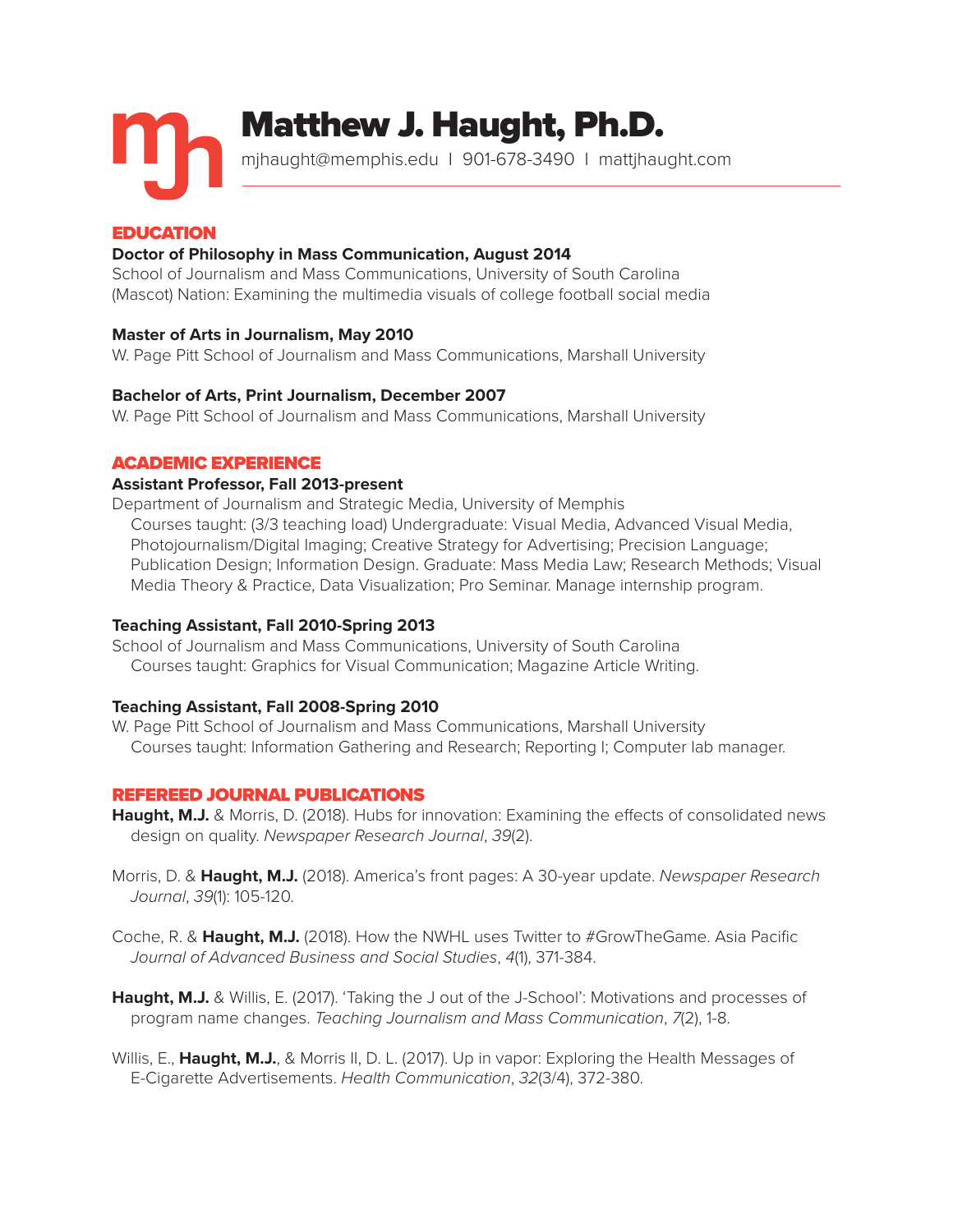- Haught, M.J., Willis, E., Furrow, A., Morris III, D. L., & Freberg, K. (2016). From tweets to seats: How does social networking site use affect commuter university students' football fandom?. *Journal of Issues in Intercollegiate Athletics*, *9*, 17-38.
- **Haught, M.J.**, Wei, R., & Karlis, J. V. (2016). Apps, apps, and more apps: Motivations and user behaviours. *International Journal of Mobile Computing and Multimedia Communications*, *7*(1), 1-14.
- **Haught, M.J.** (2014). The 'High Life' at 'Mimi's': Questioning the legality of West Virginia's ban on slot parlor advertising. *Journal of Media Law and Ethics*, *4*(1/2), 70-91.
- **Haught, M.J.**, Wei, R., Xuerui, Y., & Zhang, J. (2014). Understanding the psychology of mobile phone use and mobile shopping of the 1990s cohort in China: A lifestyle approach. *International Journal of Online Marketing*, *4*(3), 68-84.

# INVITED TEXTBOOK CHAPTERS

- **Haught, M.J.** (2019, forthcoming). What would you do? Website copy and content. In T. Altstiel, J. Grow, & M. Jennings (Eds.) *Advertising Creative: Strategy. Copy and Design* (5th ed.). Thousand Oaks, CA: Sage.
- **Haught, M.J.** (2018, forthcoming). Home video. In J. Meadows & A. Grant (Eds.) *Communication Technology Update and Fundamentals* (16th ed.). New York: Routledge.
- **Haught, M.J.** (2018, forthcoming). Creative by committee on the clock: Lessons from the newspaper design desk. In K. Mallia (Ed.) *Leadership in the Creative Industries: Principles and Practices*. Hoboken, N.J.: John Wiley & Sons.
- **Haught, M.J.** (2015). Visual communication research. In S. Zhou & W.D. Sloan (Eds.) *Research methods in communication* (3rd ed.) (pp.427-438). Northport, Ala.: Vision Press.
- **Haught, M.J.** (2013). Social media: The ultimate in word-of-mouth advertising. In B. Drewniany & A.J. Jewler, (Eds.), *Creative strategy in advertising* (11th ed.) (pp. 230-245). Boston: Wadsworth.

### BOOK REVIEWS

- **Haught, M.J.** (2017). Book review: Robyn S. Goodman and Elanie Steyn (eds.), *Global Journalism Education in the 21st Century: Challenges and Innovations*. *Newspaper Research Journal*, *38*(3): 392-393.
- **Haught, M.J.** (2016). Book review: Alecia Swasy, *How Journalists Use Twitter: The Changing Landscape of US Newsrooms*. *Newspaper Research Journal*, *37*(4), 405-406.
- **Haught, M.J.** (2016). *From Jack Johnson to LeBron James: Sports, Media, and the Color Line*: By Chris Lamb, ed. Lincoln: University of Nebraska Press. *American Journalism*, *33*(4), 482-484.
- **Haught, M.J.** (2016). Book review: *Alain de Botton, The News: A User's Manual*. *Newspaper Research Journal*, *37*(2), 196-197.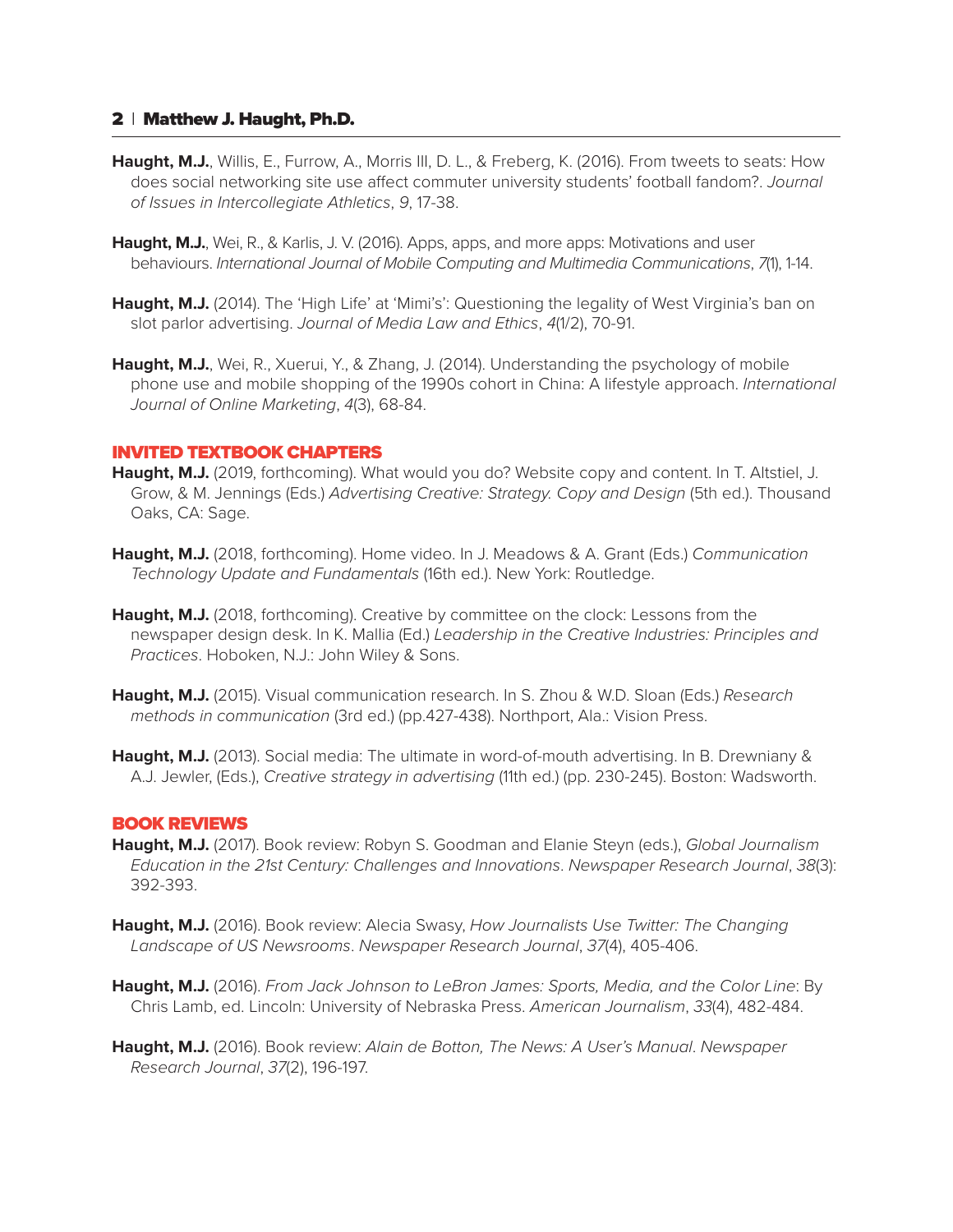- Haught, M.J. (2015). John W. Hartman Center for Sales, Advertising, and Marketing History: Created and maintained by the David M. Rubenstein Rare Book and Manuscript Library at Duke University in Durham, North Carolina, http://library. duke. edu/rubenstein/hartman/. Reviewed September 2015. *American Journalism*, *32*(4), 501-503.
- **Haught, M.J.** (2015). Book review: *Greatly Exaggerated: The Myth of the Death of Newspapers*. *Newspaper Research Journal*, *36*(2), 279-281.
- **Haught, M.J.** (2014). Book review: Visual Communication Theory and Practice. *Visual Communication Quarterly*, *21*(2), 120-121.

### REFEREED CONFERENCE PAPERS

- **Haught, M.J.** & Willis, E. (2017, August). Blinded by the Blu light: Consumer perceptions and electronic cigarette advertising strategies. Presented to Communicating Science, Health, Environment, and Risk Division of Association for Education in Journalism and Mass Communication annual conference, Chicago, Illinois.
- **Haught, M.J.** & Willis, E. (2016, August). Taking the J out of the J-School: Motivations and processes of program name change. Presented to Small Programs Interest Group of Association for Education in Journalism and Mass Communication annual conference, Minneapolis, Minnesota. (Top paper award)
- Coche, R. & **Haught, M.J.** (2016, March). #GrowingTheGame: Examining the NWHL's use of social media in its inaugural season. Presented at the 2016 IACS Summit on Sport and Communication in Grand Rapids, Michigan.
- **Haught, M.J.** & Morris, D. (2015, August). Hubs for innovation: Examining the effects of consolidated news design on quality. Paper presented to Newspaper and Online News Division of Association for Education in Journalism and Mass Communication annual conference, San Francisco, California.
- **Haught, M.J.** (2015, August). Mascot nations: Examining university-driven college football fan communities. Paper presented to Public Relations Division of Association for Education in Journalism and Mass Communication annual conference, San Francisco, California. (2nd place Scholar-to-Scholar presentation winner).
- **Haught, M.J.**, Morris, D. (2015, August). The state of the scholarship: Exploring the theories and methods used in visual communication journals. Paper presented to Visual Communication Division of Association for Education in Journalism and Mass Communication annual conference, San Francisco, California.
- Willis, E., **Haught, M.J.**, & Morris, D. (2015, August). Up in vapor: Exploring the health messages of e-cigarette advertisements. Paper presented to Communicating Science, Health, Environment, and Risk Division of Association for Education in Journalism and Mass Communication annual conference, San Francisco, California.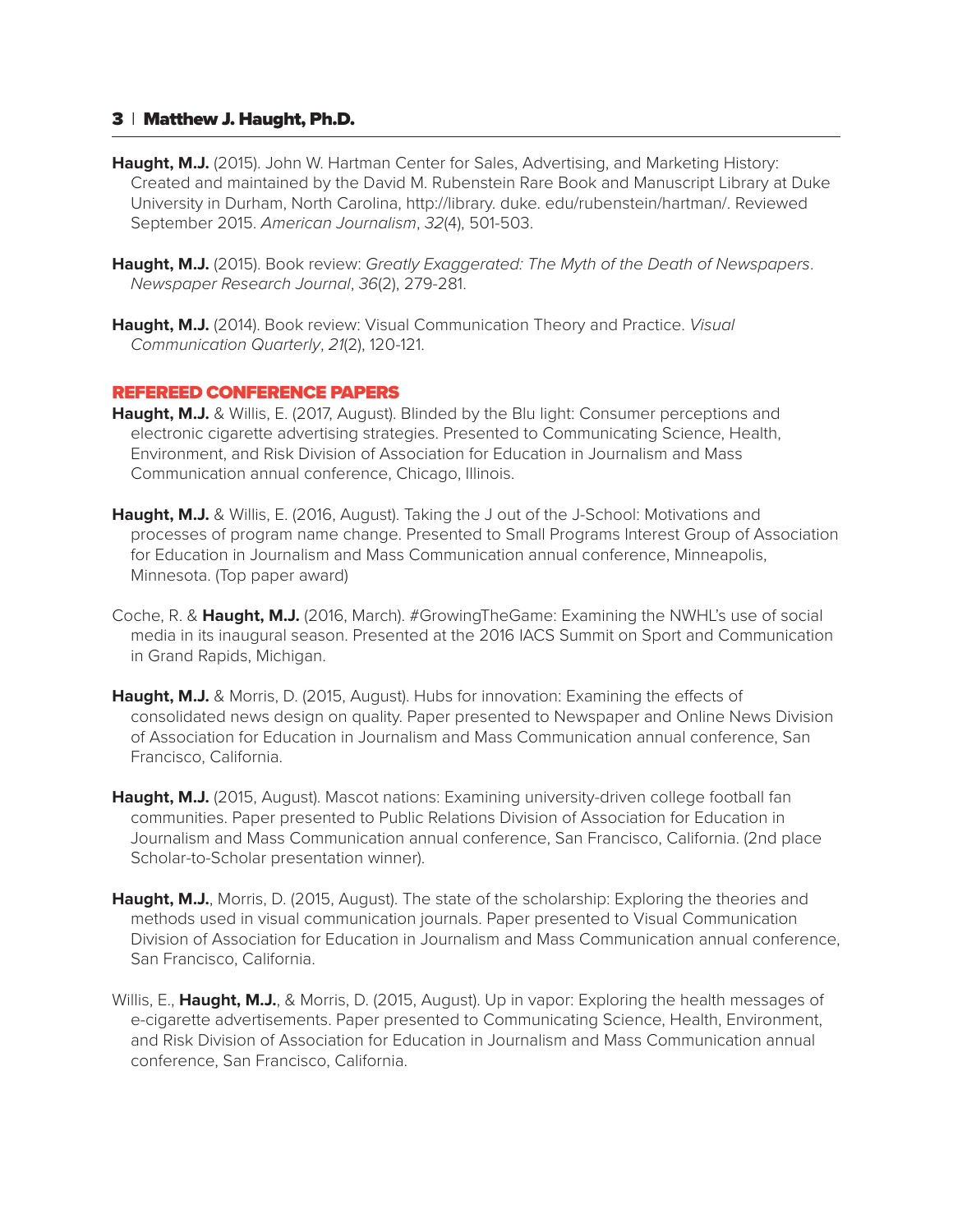- Morris, D. & **Haught, M.J.** (2014, August). America's front pages: A 30-year update. Paper presented to Newspaper and Online News Division of Association for Education in Journalism and Mass Communication annual conference, Montréal, Canada. (ACES Award for Excellence in Editing Research).
- Wei, R., Haught, M.J., Xuerui, Y., & Zhang, J. (2013, June). Understanding the psychology of mobile phone use and mobile shopping of the Millennial Generation in China: A lifestyle approach. Paper presented to Communication and Technology Division of International Communication Association annual conference, London, United Kingdom.
- **Haught, M.J.** (2012, August). The 'High Life' at 'Mimi's': West Virginia's wrongful ban of limited video lottery advertising. Paper presented to Law Division of Association for Education in Journalism and Mass Communication annual conference, Chicago, Illinois. (Best Scholar-to-Scholar presentation winner).
- **Haught, M.J.** & Karlis, J. (2012, August). Multimedia journalism fever: An examination of the spread of adoption of digital reporting techniques. Paper presented to Newspaper and Electronic News Division of Association for Education in Journalism and Mass Communication annual conference, Chicago, Illinois.
- Wei, R., Karlis, J. & **Haught, M.J.** (2012, May). Apps, apps, and more apps: A uses and gratification study of app use. Paper presented to Communication and Technology Division of International Communication Association annual conference, Phoenix, Arizona.
- **Haught, M.J.** (2011, October). The Gazette Ladies: A comparison of the colonial newspapers of Mary Crouch and Ann Timothy. Paper presented as Research in Progress at American Journalism Historians Association annual conference, Kansas City, Missouri.
- **Haught, M.J.** (2011, August). Sic Juvat Transcendere Liberi: How newspapers built the case for West Virginia statehood. Paper presented to History Division of Association for Education in Journalism and Mass Communication annual conference, St. Louis, Missouri.

# OTHER CONFERENCE PAPERS

- Coche, R. & **Haught, M.J.** (2018, May). How the NWHL uses social media to build online communities. Paper presented to AEJMC Public Relations Division Virtual Conference.
- **Haught, M.J.** (2011, June). The Power of presentation?: A semiotic analysis of visuals in presentation. Paper presented to Viscom: The Visual Communication Conference, Taos, New Mexico.
- **Haught, M.J.** (2010, April). A patriot in print: How Mary Crouch's newspapers added to the cause for independence. Paper presented to the Women's Studies division, Pop Culture Association-American Culture Association, St. Louis, Missouri.

# CONFERENCE PANELS

**Haught, M.J.** (2017, August). Creative strategy tools for solving problems. Association for Education in Journalism and Mass Communication, Chicago, Illinois.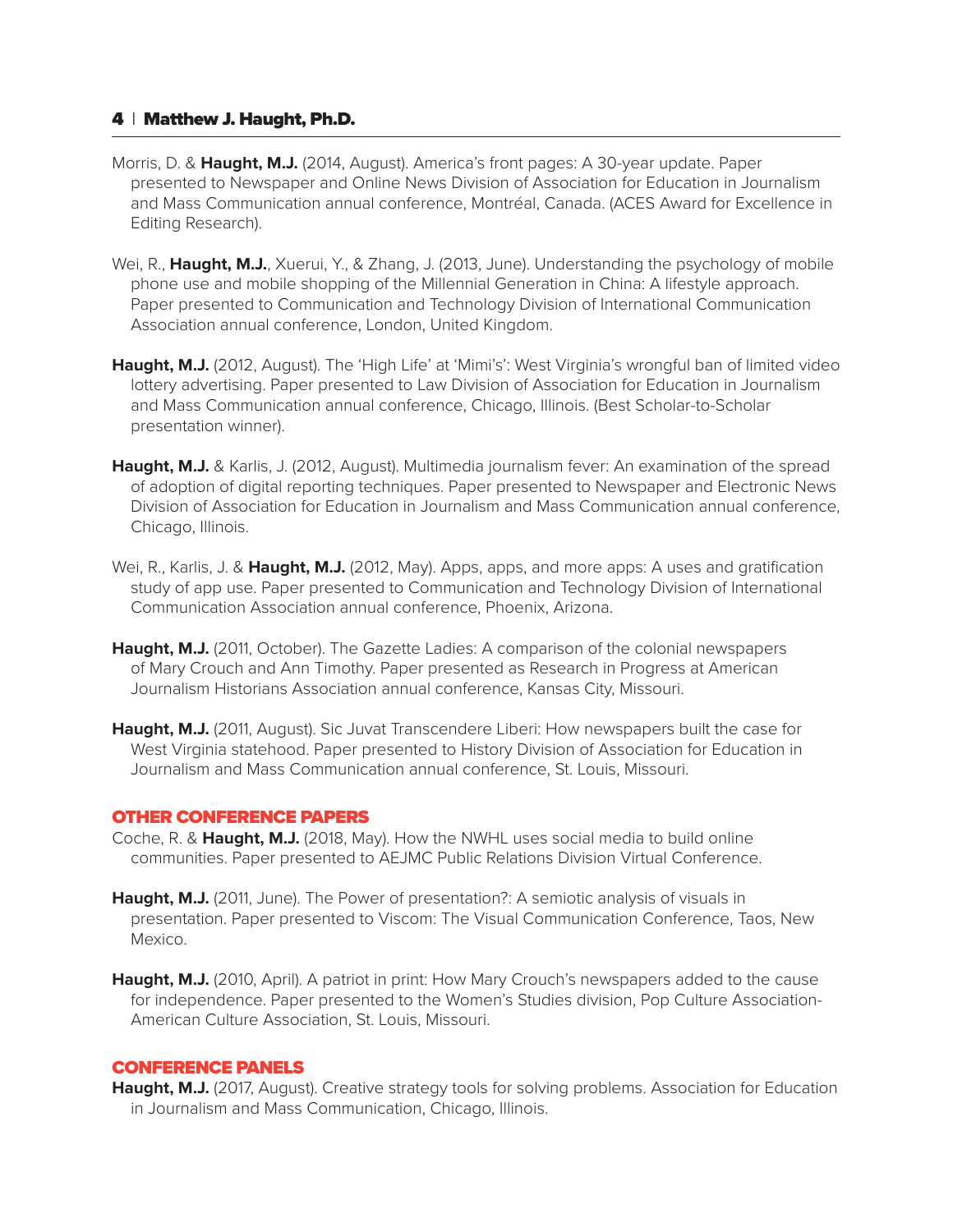- **Haught, M.J.** (2016, August). Tips for building a media portfolio. Visual communication skills for the journalism and mass communication classroom. Association for Education in Journalism and Mass Communication, Minneapolis, Minnesota.
- Haught, M.J. (2016, August). Social media graphics and images for communication: Strategies for success. Seeing the message: Public relations and visual communication strategies. Association for Education in Journalism and Mass Communication, Minneapolis, Minnesota.
- Haught, M.J. (2015, August). Ethics, Emotions, and Photojournalism: Lessons from the #MikeBrown shooting in Ferguson and unrest. Moderator. Association for Education in Journalism and Mass Communication, San Francisco, California.
- Haught, M.J. (2014, August). Training writers and designers to think graphically. Presented to the Teaching Marathon: Magazine and Visual Communication, Association for Education in Journalism and Mass Communication, Montréal, Canada.
- **Haught, M.J.** (2011, August). Using nonlinear presentation to map ideas. Presented to the Teaching Marathon: Magazine and Visual Communication, Association for Education in Journalism and Mass Communication, St. Louis, Missouri.

# ENGAGED SCHOLARSHIP

### **Blue Tom Records**

Spring 2017-present. Engage multiple courses in creating visuals for artists and events of UofM's student-run record label.

### **WUMR Radio**

Fall 2017-present. Design fundraising materials, promotional items, and annual calendar for UofM radio station.

### **University of Memphis College of Communication and Fine Arts**

Spring 2017-present. Engage multiple courses in creating recruitment materials and social media content for all six departments in college.

### **University of Memphis Department of Journalism and Strategic Media**

Spring 2016-present. Photographic and design work for recruitment and promotional materials for for program.

# **AEJMC Mass Communication and Society Division**

Spring 2015. Developed new branding and social media content for division as part of national contest in Advanced Visual Media course. One student's work was selected for use.

### **Synapse Pay app**

Fall 2014. Developed creative executions for social media in Creative Strategy course.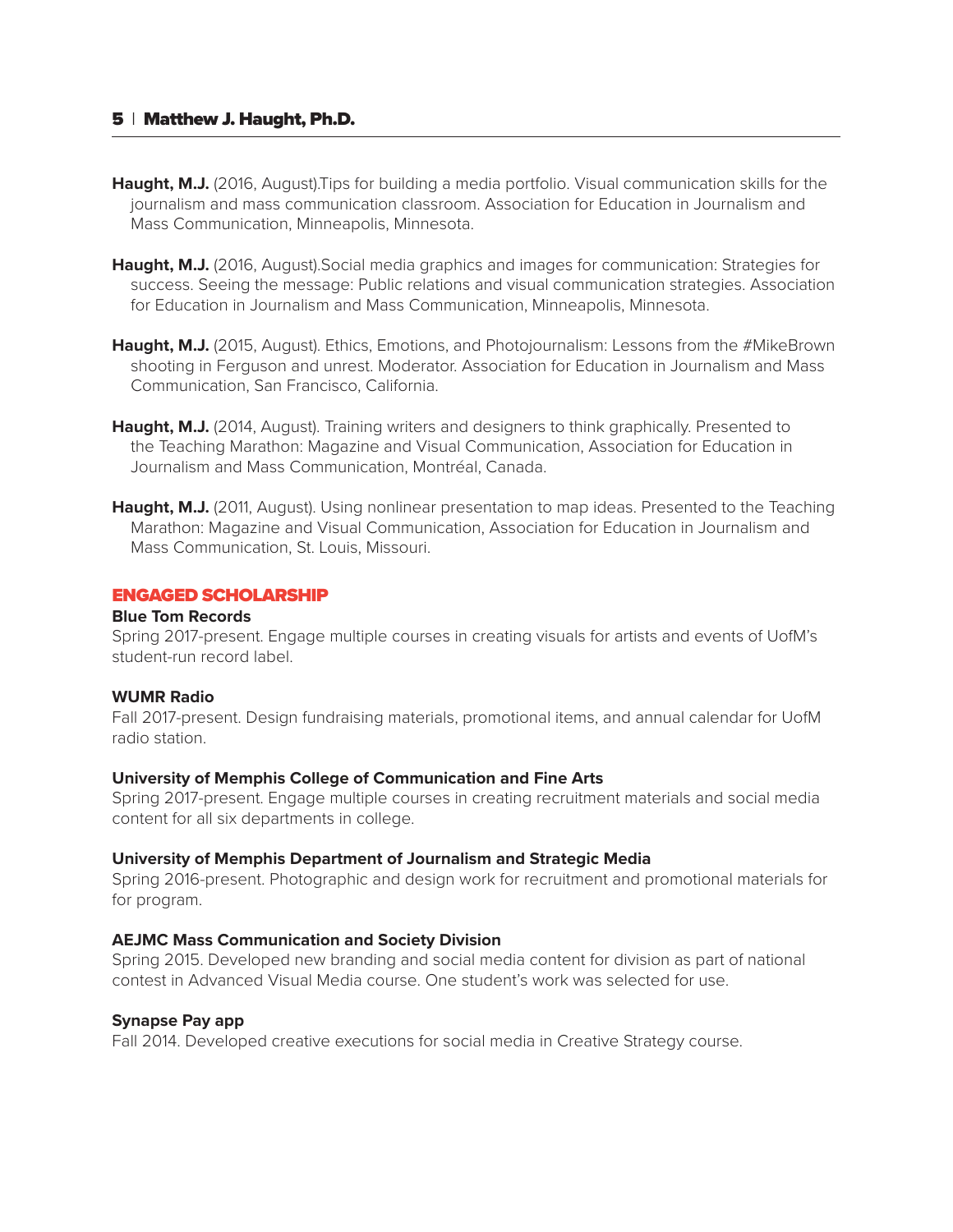### AWARDS AND HONORS

### **University of Memphis Alumni Association Distinguished Teaching Award Nominee** University of Memphis, 2017, 2018

### **Thomas W. Briggs Foundation Excellence in Teaching Award Nominee**

University of Memphis, 2017, 2018

# **D. Mike Pennington Outstanding Mentoring Award, October 2016**

Department of Journalism and Strategic Media, University of Memphis

### **Academic Advising Award (first place), August 2016**

College of Communication and Fine Arts, University of Memphis

# **Excellence in Teaching Award, April 2015**

National Society of Leadership and Success

# **Outstanding Graduate Thesis, May 2010 (Inaugural recipient)**

W. Page Pitt School of Journalism and Mass Communication, Marshall University "The new newspaper: Examining the role of design in the modern print edition"

# PUBLIC SPEAKING

# **External Consulting**

Adobe Creative Suite, Brand Identity Team, FedEx, August 2017, Memphis, Tennessee

# **External Guest lecturing**

Data visualization for journalism and mass communication, October 2014, Arkansas State University

### **Brown Bag Seminars**

First Generation Scholars, Departments of Journalism and Strategic Media (January 2016), Theatre and Dance (January 2016), Architecture (February 2016), and Art (March 2016), University of Memphis; Faculty research, January 2016, University of Memphis; Faculty research, September 2014, University of Memphis; Guide to academic presentations, April 2013, University of South Carolina; Media relations, March 2010, West Virginia Division of Forestry

# NATIONAL SERVICE

# *American Journalism*

Web designer, 2012

# **Association for Education in Journalism and Mass Communication**

### National activities

Strategic Plan Implementation Committee, 2017-present; Council of Divisions, 2014-2017; Assistant planner, 2011 Southeast Colloquium

# History Division

Newsletter designer, 2011-12

Mass Communication & Society Division

Logo contest chair, 2015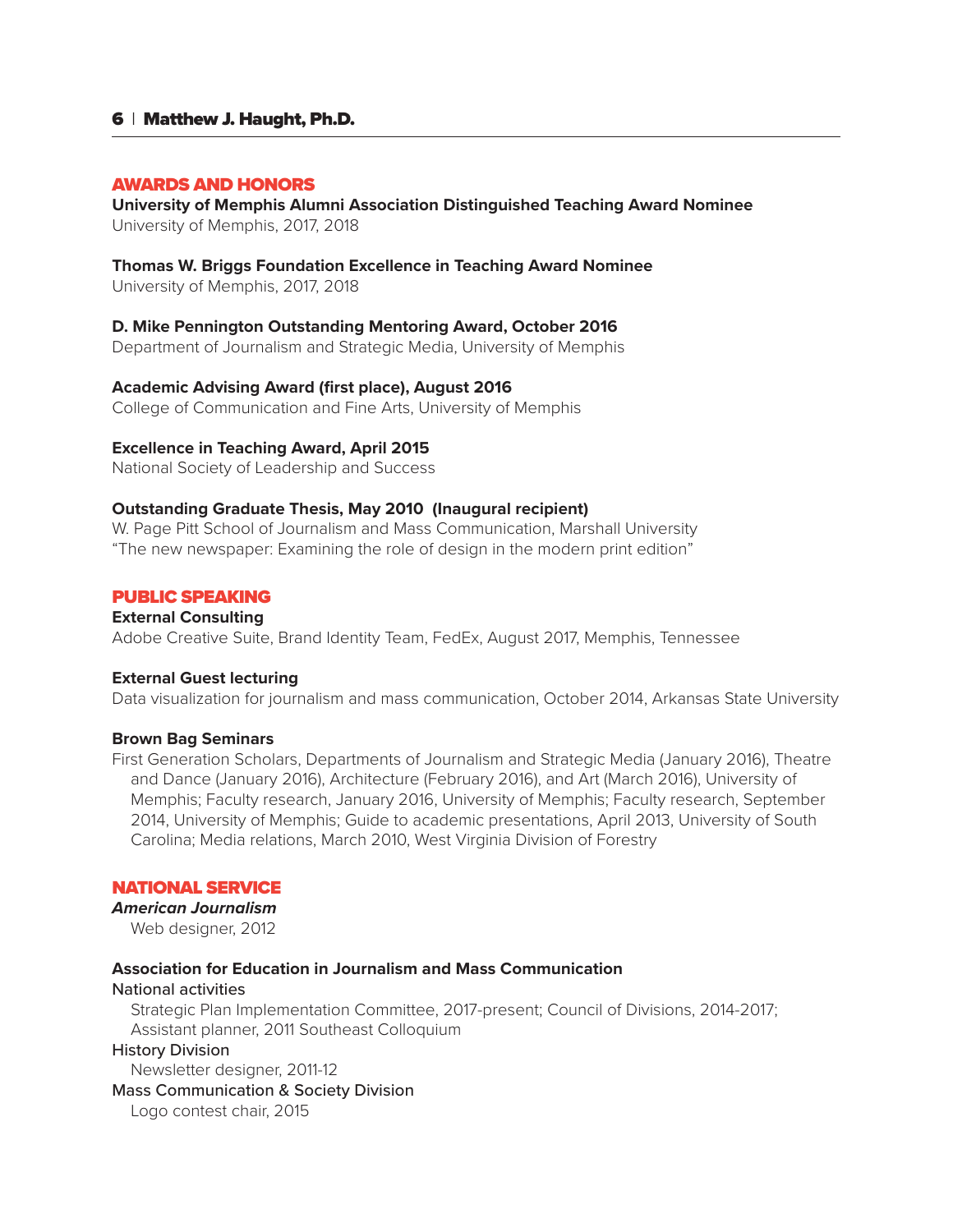#### Newspaper and Online News Division

Assistant research chair, 2017-18; Southeast Colloquium research chair, 2014, 2017; Conference paper reviewer, 2013-present

### Public Relations Division

Web designer, January-May 2015

### Visual Communication Division

Head, 2016-17; Vice head/Conference planner, 2015-16; Second vice head, 2014-15; Midwinter Conference planner, 2015; Newsletter editor, 2013-15; Graduate student liaison, 2011-13; Conference paper reviewer, 2012-present

### *Journal of Public Relations Research*

Guest editor. Pressgrove, G., Janoske, M. & Haught, M. (2018). Public Relations Review. Special Issue: The Intersection of Public Relations and Visual Communication.

### *Newspaper Research Journal*

Editorial board, 2014-present; Book reviews editor, 2016-present

### *Mass Communication & Society*

Editorial assistant, 2012-13

# UNIVERSITY OF MEMPHIS SERVICE

### **First Scholars program**

Faculty advocate, 2015-16; Tiger Success Initiative mentor, 2016-present

#### **University committees/task forces**

Grade Appeals Committee, 2014-15

#### **Helen Hardin Honors Program**

Instructor, Undergraduate Honors Forum, Fall 2018 Judge, Undergraduate Honors Student Research Forum, Spring 2014

# **College of Communication and Fine Arts committees/task forces**

Promotion Task Force, 2016-17.

### **Department of Journalism and Strategic Media committees/task forces**

Internship/Placement Committee, member 2015-present; Rebranding task force, chair 2015; Recruitment Committee, member 2013, chair 2014-present; Portfolio task force, chair 2014; Assessment Committee, member 2013-present; Curriculum Committee, member 2013-present; Graduate faculty, associate member 2013-14, full member 2014-present

# **Search committees**

Instructor/Coordinator of online public relations, chair 2016; Assistant professor of public relations, member 2015; Assistant professor of multimedia/visual communication, chair 2014; Assistant professor of entrepreneurial journalism, member 2014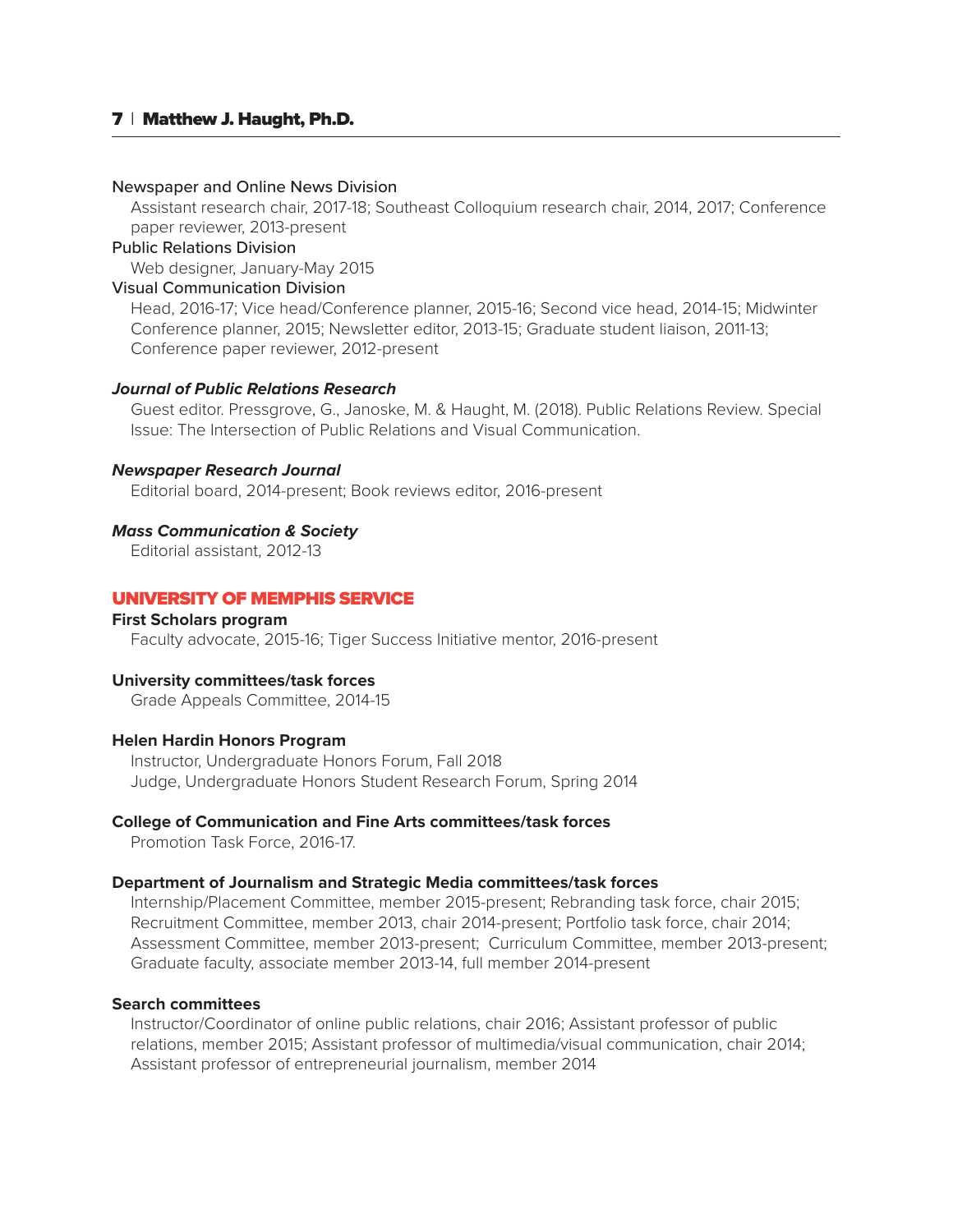#### **Internship and Career Services**

Coordinator, 2015-present

# UNIVERSITY OF SOUTH CAROLINA SERVICE

### **Search committees**

Associate director of graduate studies, School of Journalism and Mass Communications, member 2012-13; Assistant professor of visual communication, member 2011-12

### **MENTORSHIP**

### **Masters thesis/project/practicum chair**

Michael Robinson, 2018; Cody Prentiss, 2017; Angela Kristina Austin, 2017; Jeffrey Hope, 2016; Inaju R. Inaju, 2016; Burton Bridges, 2016; Kersea Johnson, 2016; Katherine Friedel, 2016; Iesha Harris, 2016; Dominic Chase, 2016; Lauren Turner, 2016; Barry Parks, 2015; David Morris, 2014

# **Masters thesis/project/practicum reader**

Brittney Gathen, 2018; Zachary Harpole, 2018; Nadine McLean, 2018 (Anthropology); Chris Lopez, 2017; Audrey Chaney, 2017; Walter Smith, 2016; Andrew Doughty, 2015; Bobbie Maynard, 2015; Janine Tano, 2013

# **Academic advising**

Adviser to about 50 students per semester in Department of Journalism and Strategic Media, University of Memphis.

# PROFESSIONAL EXPERIENCE

# **Charleston Daily Mail, Charleston, West Virginia, Sports Web Editor (May 2009-June 2010), Copy Editor (May 2007-May 2009).**

Designed front page, section fronts, and inside pages for 25,000-circulation newspaper with statewide distribution. Wrote stories about area sports teams, including 13 local high schools and statewide high school sport coverage, sports and policy issues in the West Virginia Intercollegiate Athletic Conference (NCAA Division II) and two local teams in the conference, West Virginia University and Marshall University athletics and their respective conferences, and professional sports in the Charleston market, including the Low Class-A Pittsburgh Pirates affiliate West Virginia Power. Maintained newspaper website with an average of 500,000 monthly unique visitors. Led redesign of dailymail.com. Managed outreach to area high school journalism programs.

### **The Independent, Ashland, Kentucky, Copy Editor (February 2006-May 2007).**

Designed front page, section fronts, and inside pages for 28,000-circulation newspaper distributed throughout northeastern Kentucky. Maintained newspaper website, including multimedia presentation. Led creative team in publishing of the bimonthly Independent Magazine as the design editor.

### **Corridor Magazine, Fairmont, West Virginia, Design Editor (June 2005-May 2006)**

Led creative team in publishing bimonthly city magazine about north central West Virginia. Duties included editing copy, selecting photographs, and design and production of all content.